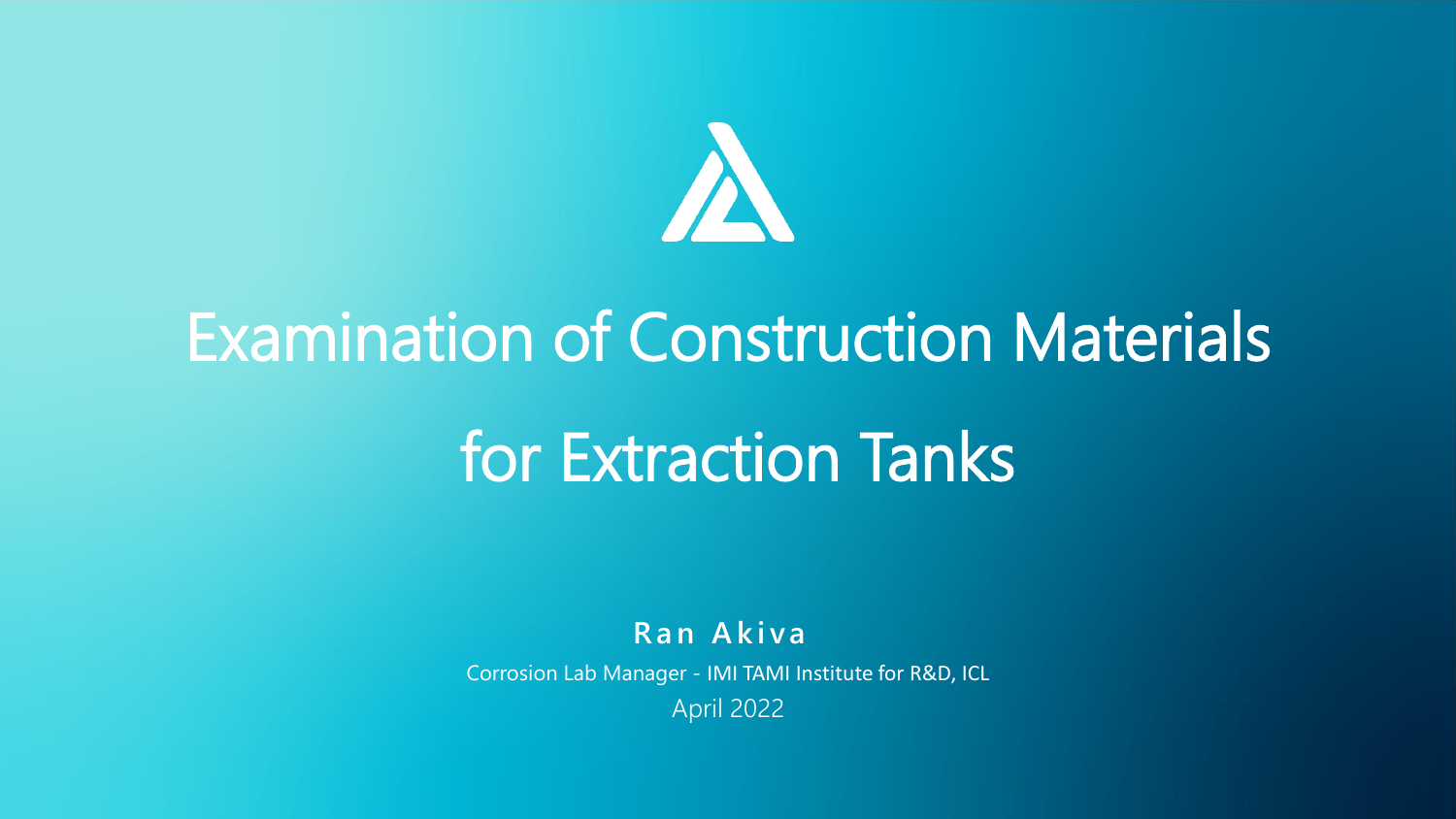#### **IMI TAMI – ICL Central R&D Who is IMI TAMI?**



- The largest institute for industrial R&D in Israel.
- Founded 1952, Currently ~115 staff.
- Owned by ICL Corp. since 1975.
- Central R&D for ICL Group.
- Contract R&D for External Clients.
- Custom sample preparation including GMP.
- Wide range of analytical services.

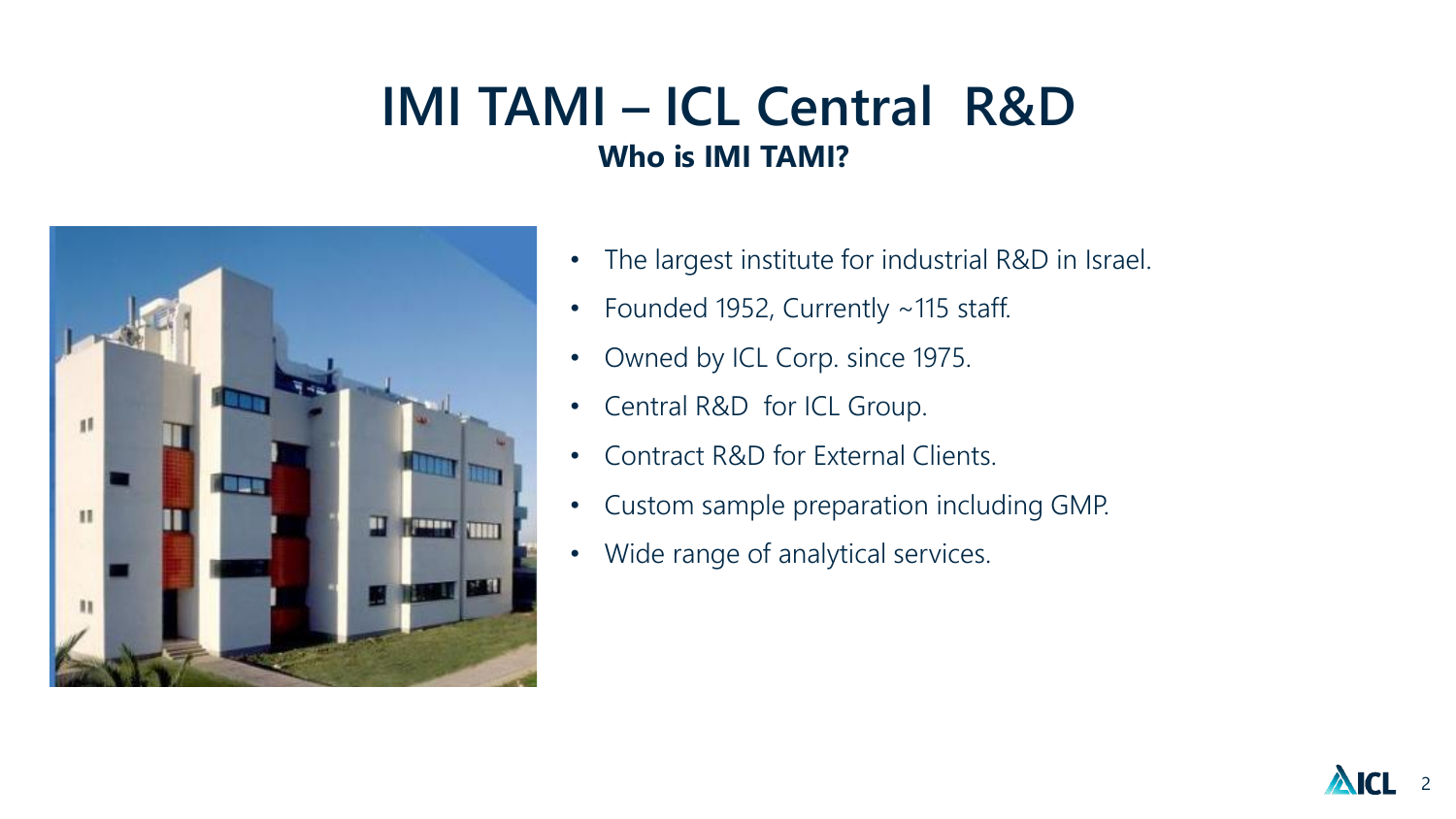## **IMI TAMI – ICL Central R&D - Corrosion Group**

**Provides services, consulting and technical support to ICL plants and external customers**



#### Standard working methods

The Corrosion Laboratory operates under ISO 9001 certification. Testing is performed following ASTM and other standardization authorities' methods.

#### Fields of Activity

- Monitoring the development of corrosion in various working environments.
- Trials of a wide range of construction materials, including recommendations for suitable structures.
- Characterization of corrosion products and scale.
- Comprehensive failure analysis.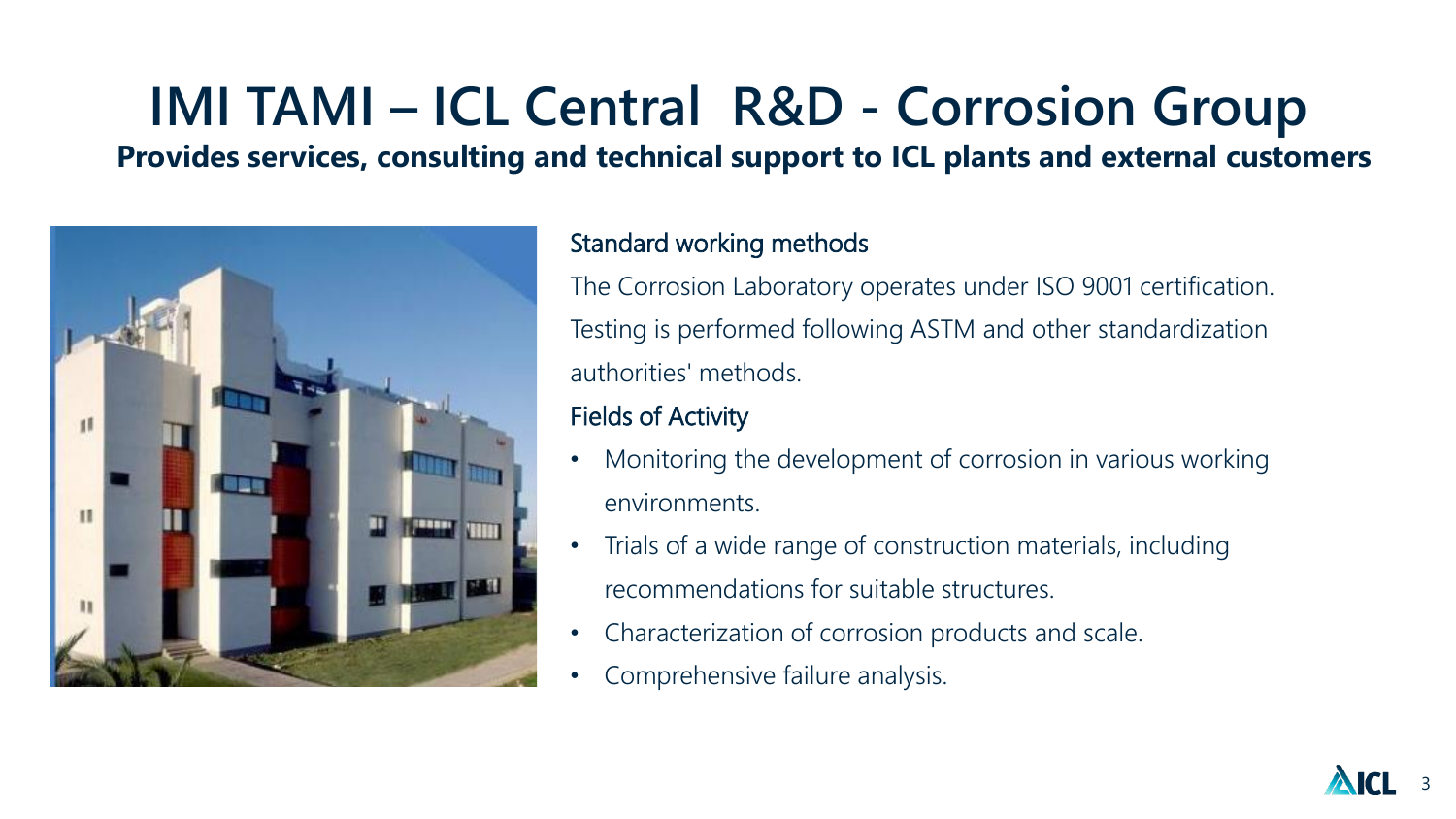### **IMI TAMI – ICL Central R&D - Corrosion Group**

**Provides services, consulting and technical support to ICL plants and external customers**



#### Our target customers

- Suppliers of chemicals and plastic products.
- Power stations and cooling towers.
- Industrial plant constructors.
- Manufacturers of desalination and water treatment plants.
- Manufacturers of construction paints.
- Manufacturers of concrete flooring for chemical plants.
- A wide range of clients that have corrosion problems.

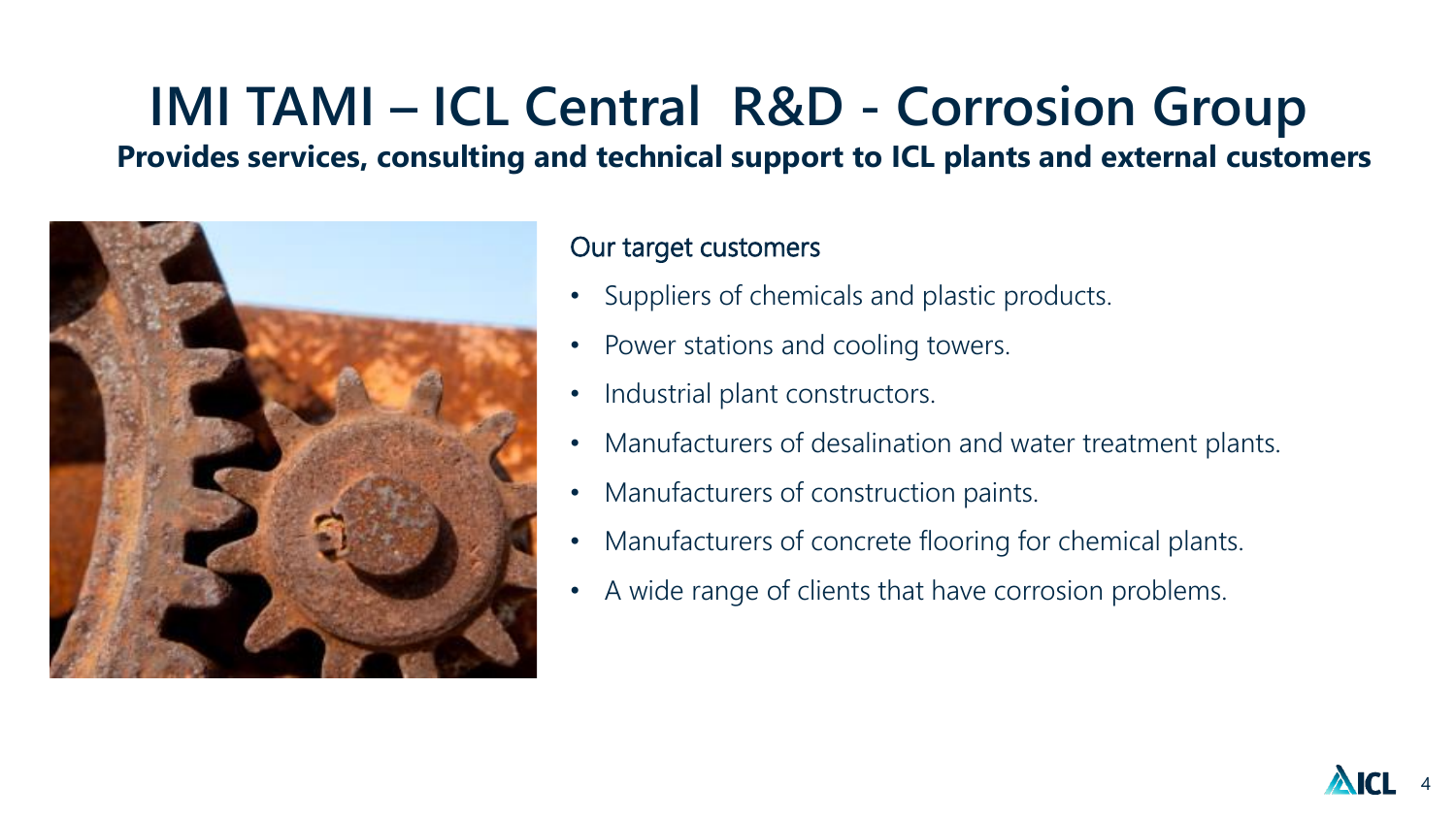# **Lecture Outline**

#### Examination of Construction Materials for Extraction Tanks

- Extraction Tanks
- Extraction Tanks The Challenge
- Standard Working Methods
- Laboratory Tests
- Field Test
- Recommendations



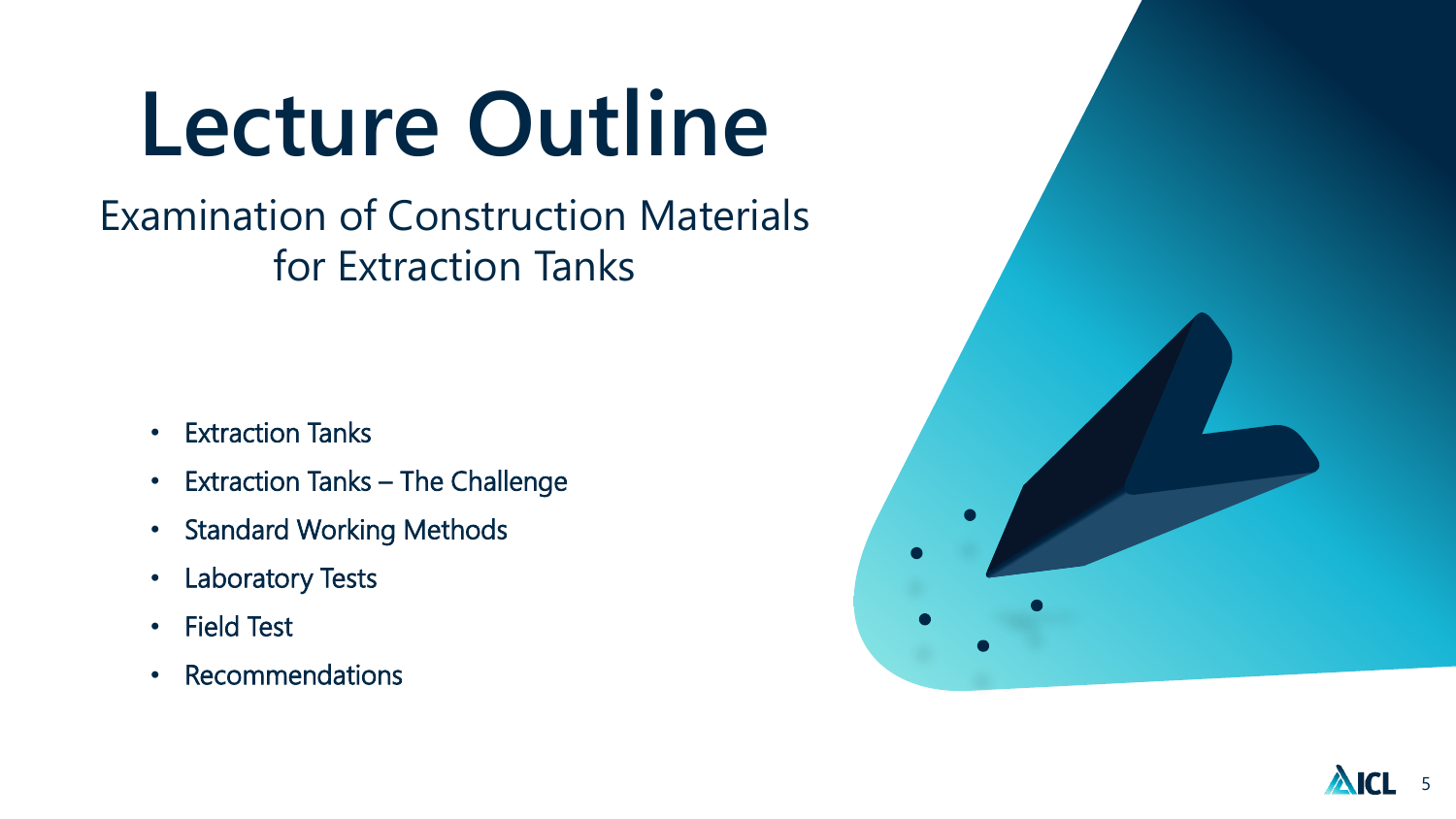### **Extraction Tanks for Waste Recycling**

- Development of a process for dissolving the salt from a waste slurry for reuse, promoting circular economy methodology.
- Mixture of salts and insoluble solids.
- Concentrated brine with rich in chloride content.
- Addition of 5% hydrochloric acid.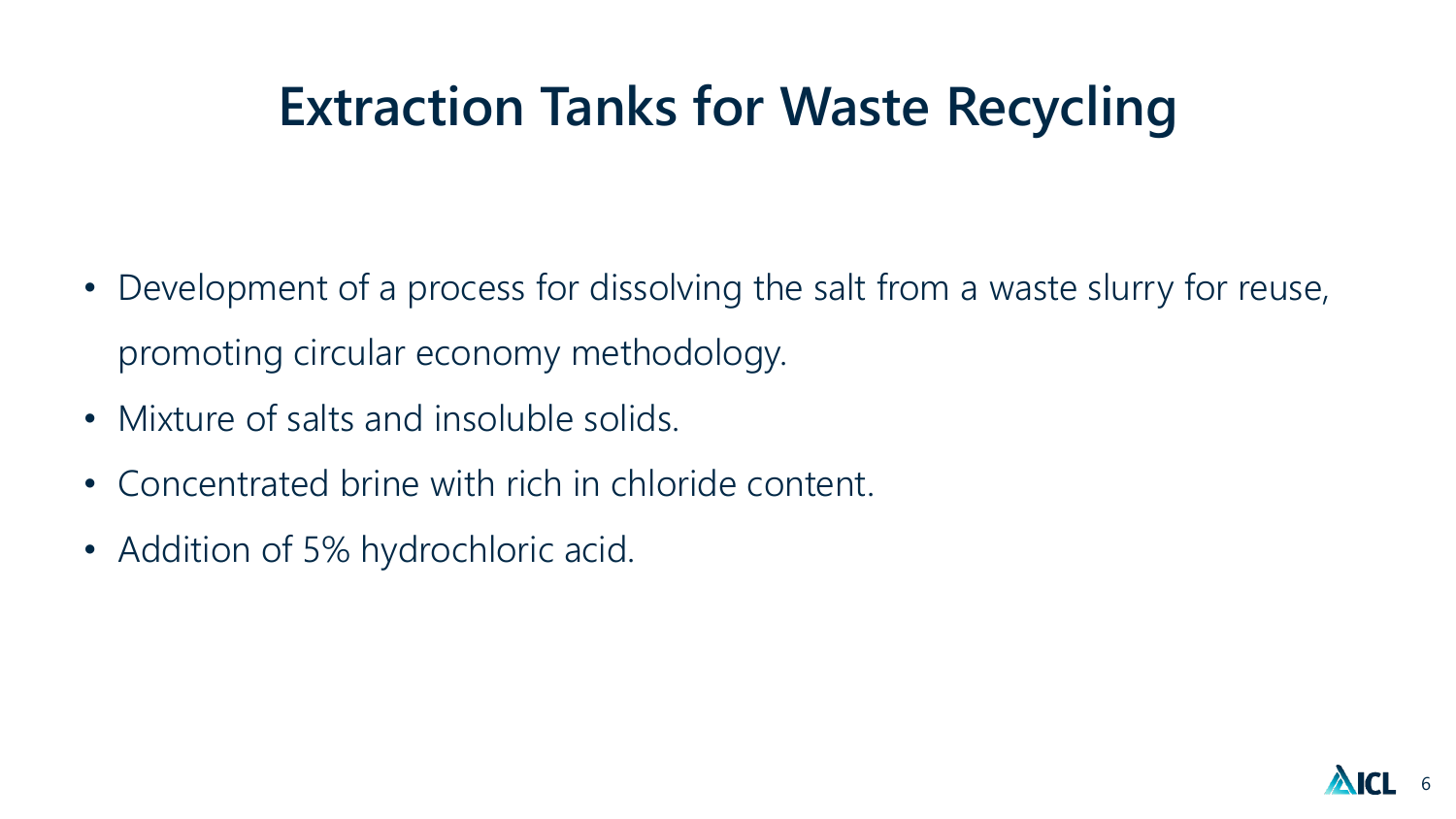## **Extraction Tanks – The Challenge**

- New tank design 5000 liters.
- Environment is rich with chloride content.
- Insoluble solids expose the construction materials to abrasion.
- High temperature of 90°C.
- Addition of 5% hydrochloric acid.





Pitting Corrosion **Stress Corrosion Cracking Intergranular Corrosion** 



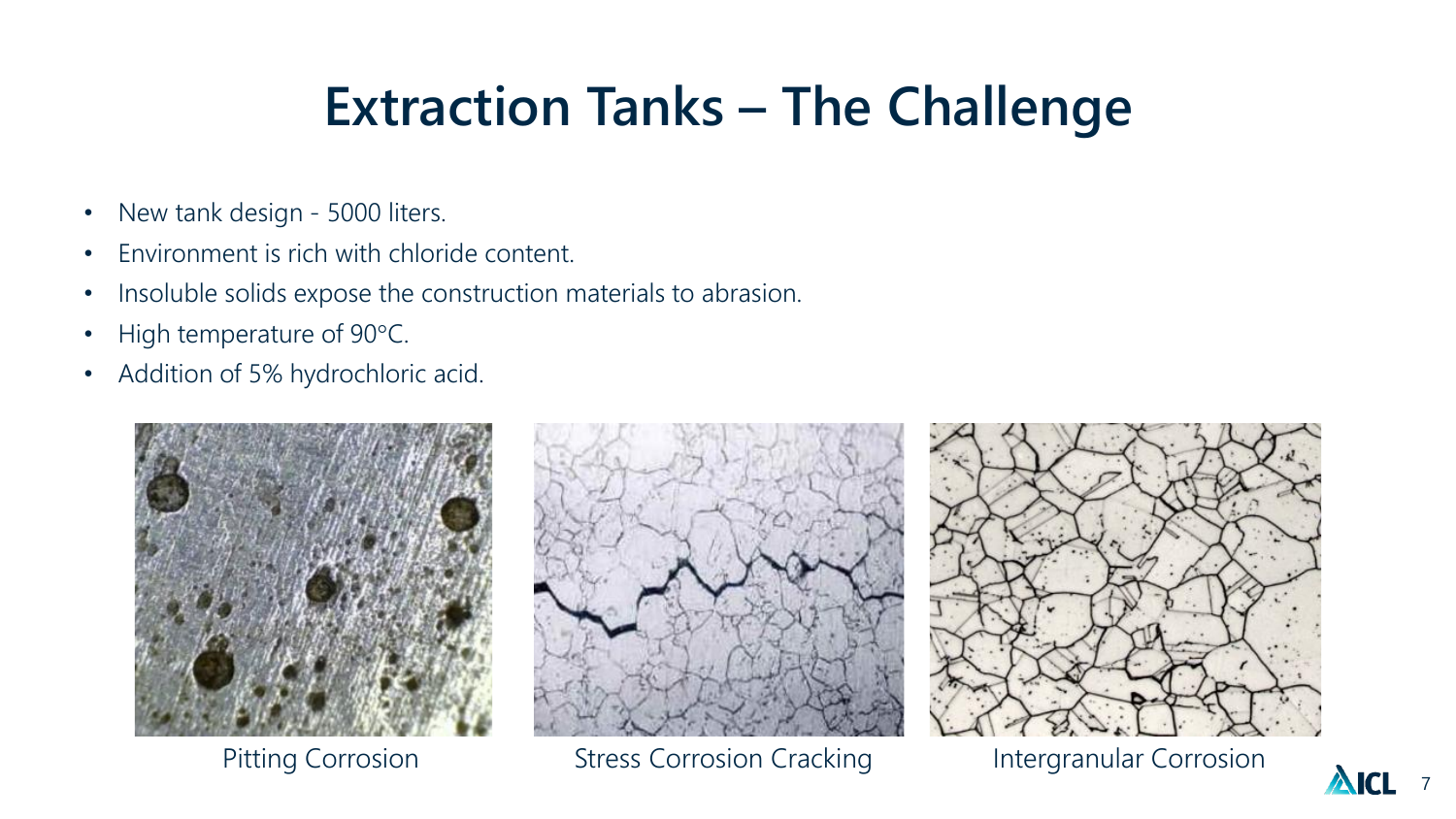### **Standard Working Methods**

- **ASTM D543** "Standard Practices for Evaluating the Resistance of Plastics to Chemical Reagents".
- **ASTM G31** "Standard Guide for Laboratory Immersion Corrosion Testing of Metals".
- **ASTM G4** "Standard Guide for Conducting Corrosion Tests in Field Applications".
- **ASTM D638** "Standard Test Method for Tensile Properties of Plastics".
- **ASTM D2240** "Standard Test Method for Rubber Property Durometer Hardness".
- Laboratory tests conducted in full immersion and vapor phase exposure.
- Field tests conducted in extraction tanks.
- Construction materials tested:
- Ti Grade 7, Inconel 625, Hastelloy C-276, Ampco 8, PP, PVDF, HDPE and Vipel F085 (FRP).

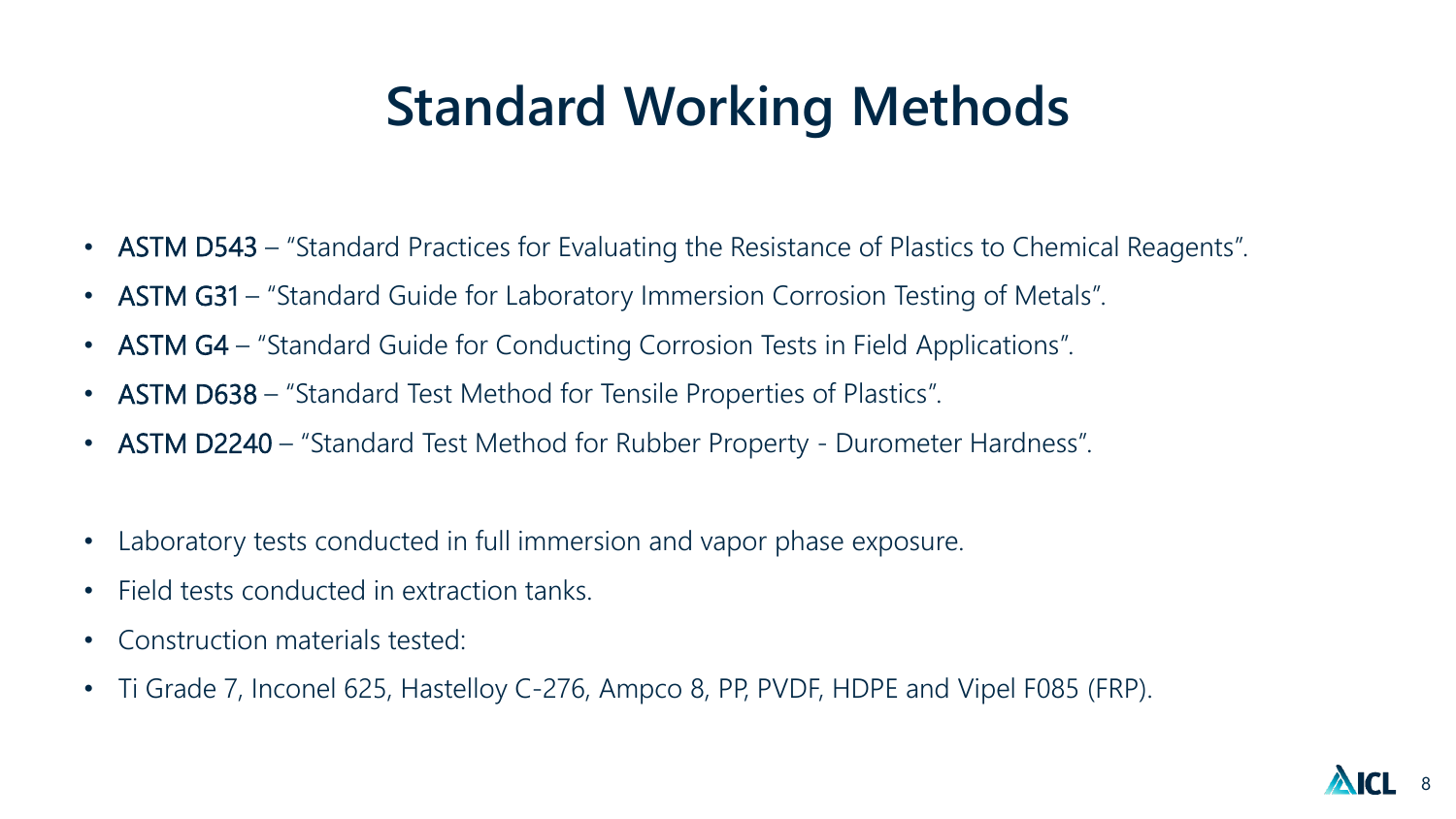Samples tested: Ti Grade 7, Inconel 625, Hastelloy C-276 and Ampco 8.

Full immersion and vapor phase exposure at 90**°**C for one month.

| Construction    | Exposure type         | Corrosion rates [mm/year] |          |                          |          |
|-----------------|-----------------------|---------------------------|----------|--------------------------|----------|
| <b>Material</b> |                       | 1st week                  | 2nd week | 3rd week                 | 4th week |
| Ti grade 7      | <b>Full Immersion</b> | 0.1                       | 0.06     | 0.05                     | 0.09     |
| Ti grade 7      | Vapor Phase           | < 0.01                    | < 0.01   | < 0.01                   | < 0.01   |
| Inconel 625     | <b>Full Immersion</b> | 5.3                       | 5.8      | $\overline{\phantom{a}}$ |          |
| Inconel 625     | <b>Vapor Phase</b>    | 0.5                       | 0.2      |                          |          |
| $C-276$         | <b>Full Immersion</b> | 1.0                       | 1.0      |                          |          |
| $C-276$         | Vapor Phase           | 0.5                       | 0.2      |                          |          |
| Ampco 8         | <b>Full Immersion</b> | 6.4                       | 1.4      |                          |          |
| Ampco 8         | Vapor Phase           | 6.6                       | 2.3      |                          |          |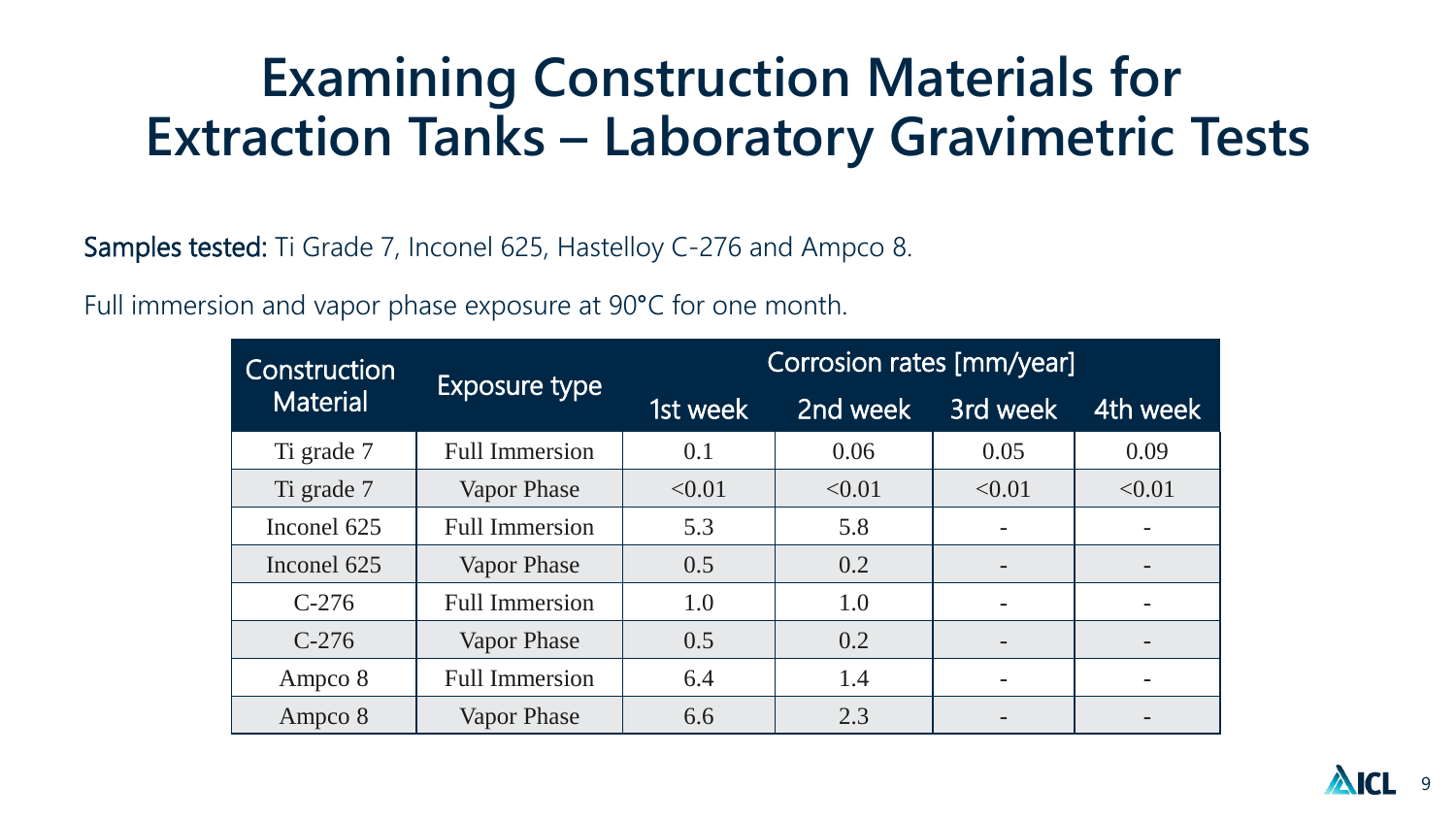Samples tested: Ti Grade 7, Inconel 625, Hastelloy C-276 and Ampco 8.

Full immersion and vapor phase exposure at 90**°**C for one month.



C-276 Full Immersion **Inconel 625 Vapor Phase** Inconel 625 Full Immersion

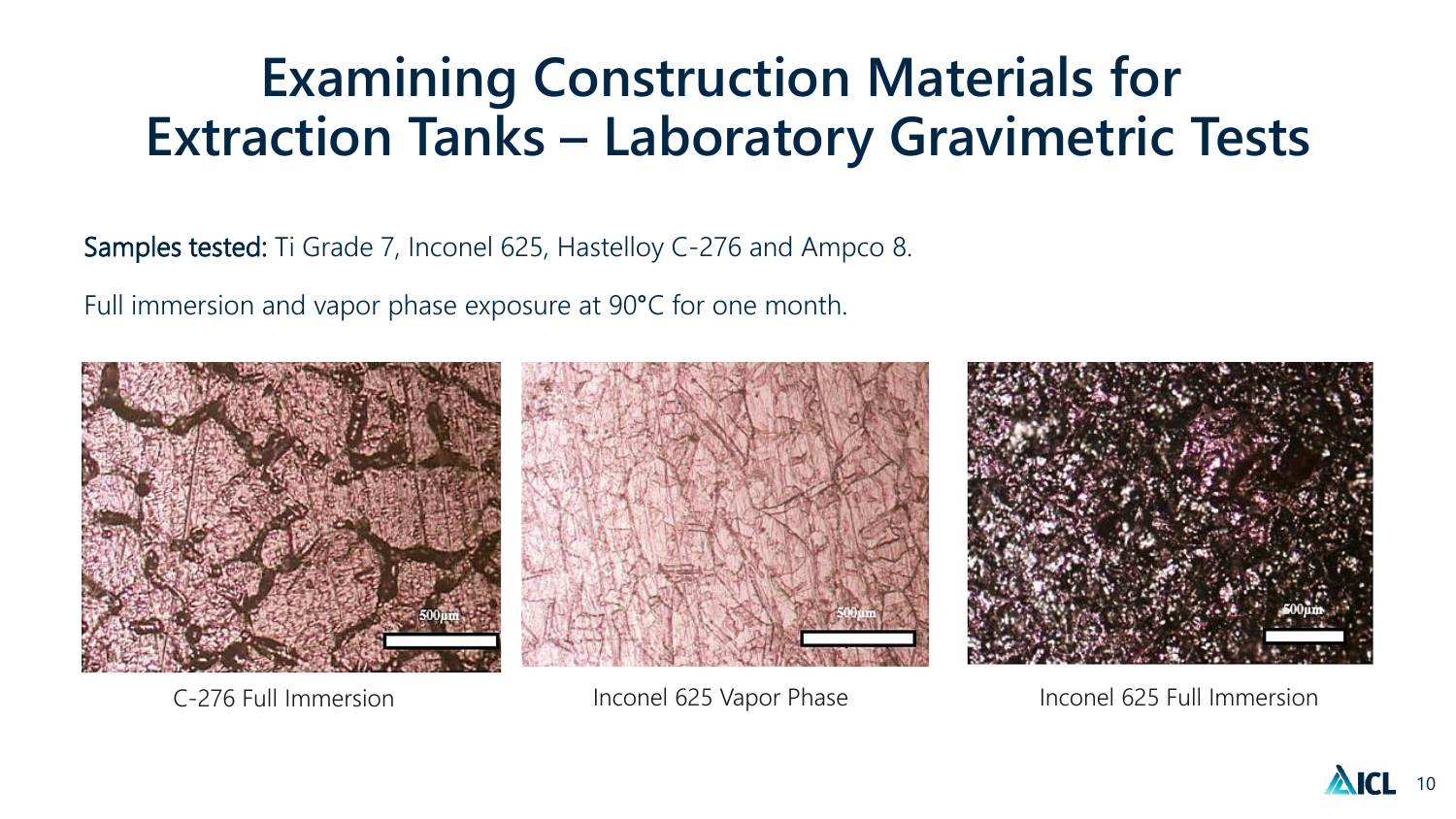Samples tested: Ti Grade 7, Inconel 625, Hastelloy C-276 and Ampco 8.

Full immersion and vapor phase exposure at 90**°**C for one month.



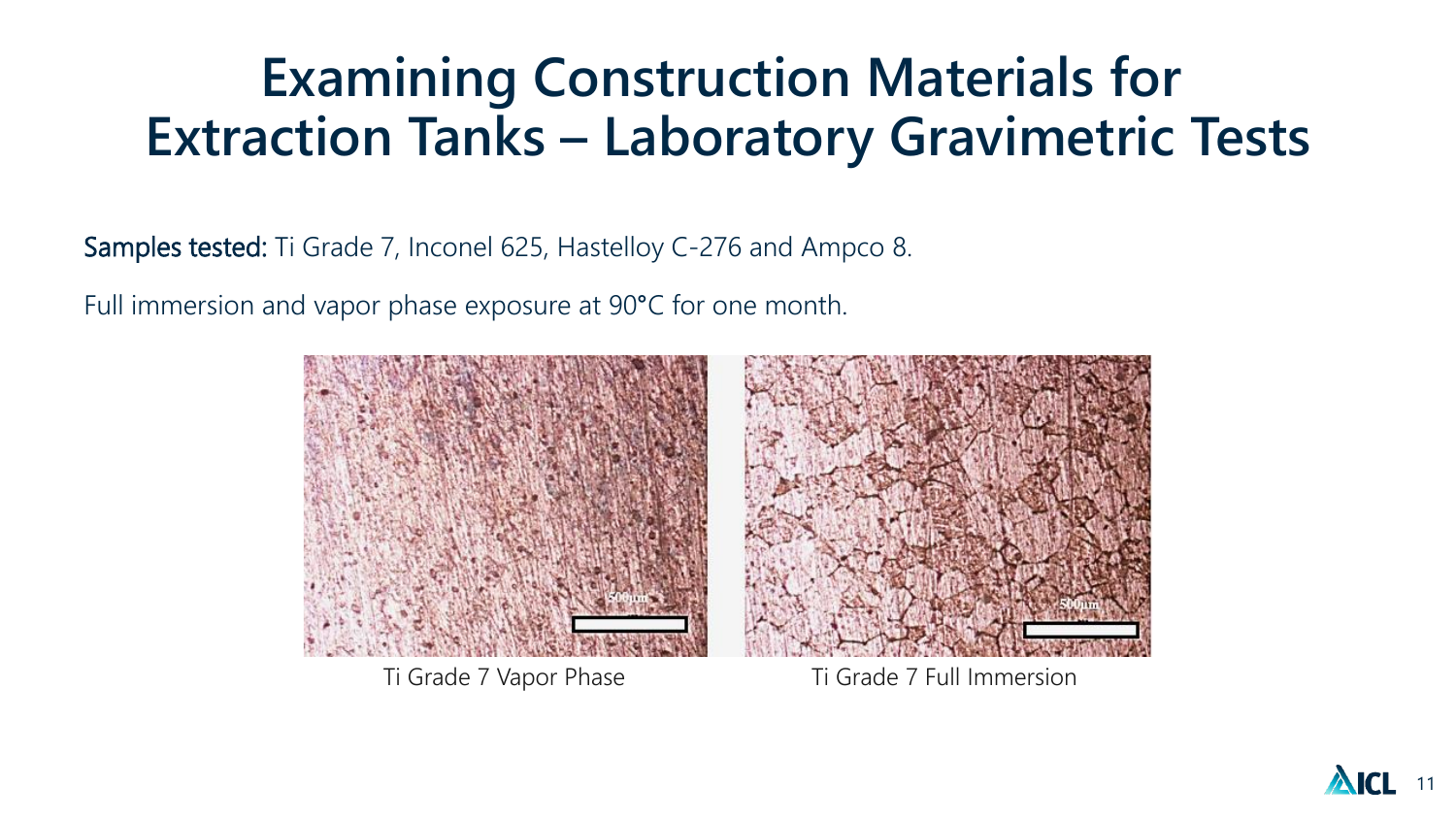Samples tested: PP, HDPE, PVDF and FRP F085.

Full immersion at 90**°**C for one month.

| <b>Construction Material</b> | <b>Exposure type</b>  | Average weight change [%] |
|------------------------------|-----------------------|---------------------------|
| <b>PP</b>                    | <b>Full Immersion</b> | 0.2                       |
| PP                           | Vapor Phase           | 0.2                       |
| <b>HDPE</b>                  | <b>Full Immersion</b> | < 0.1                     |
| <b>HDPE</b>                  | Vapor Phase           | < 0.1                     |
| <b>PVDF</b>                  | <b>Full Immersion</b> | 0.1                       |
| <b>PVDF</b>                  | Vapor Phase           | 0.1                       |
| <b>FRP F085</b>              | <b>Full Immersion</b> | 0.2                       |
| <b>FRP F085</b>              | Vapor Phase           | 0.3                       |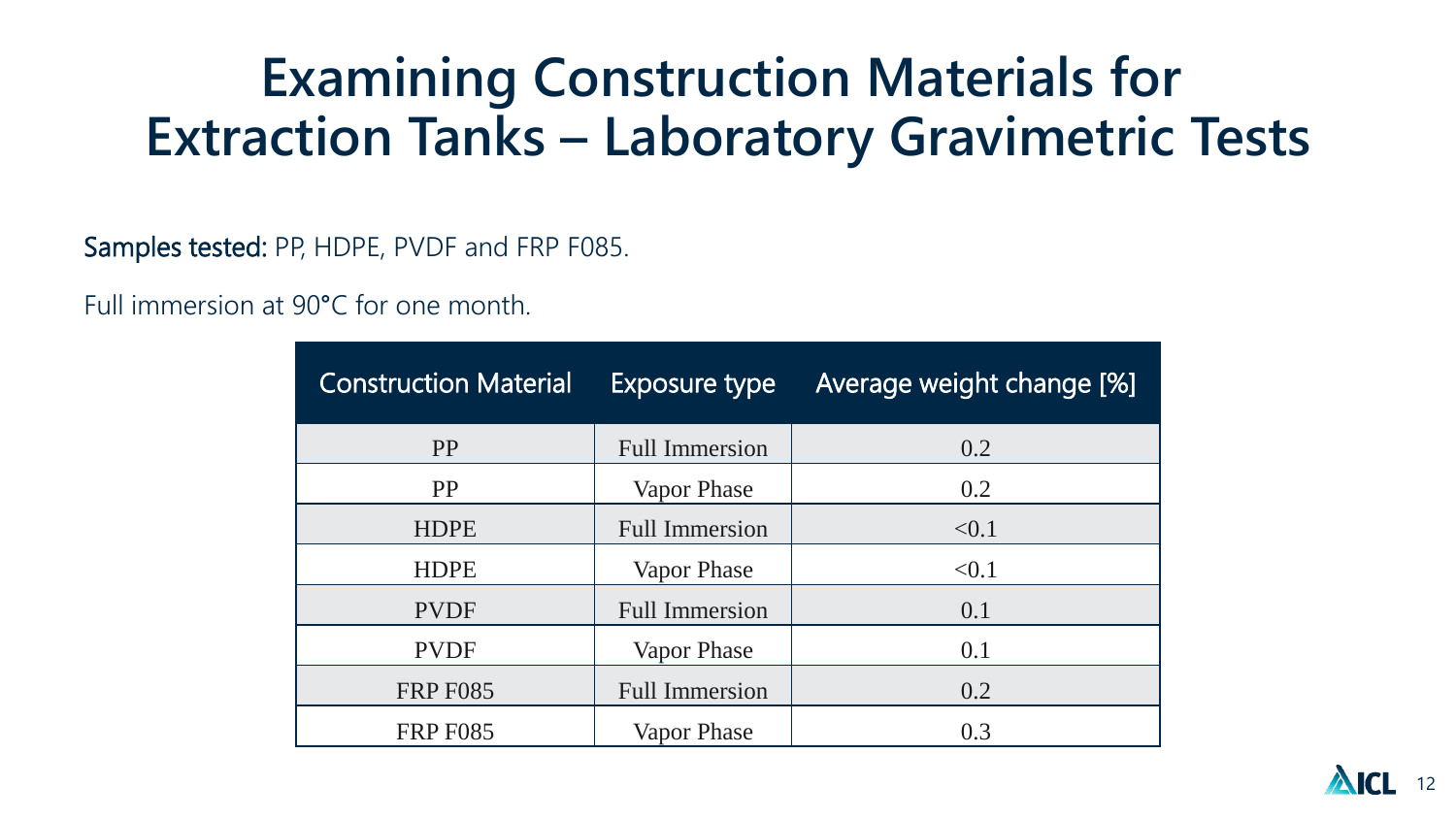Samples tested: PP, HDPE, PVDF and FRP F085.

Full immersion at 90**°**C for one month.



HDPE

**FRP F085** 



**PVDF** 

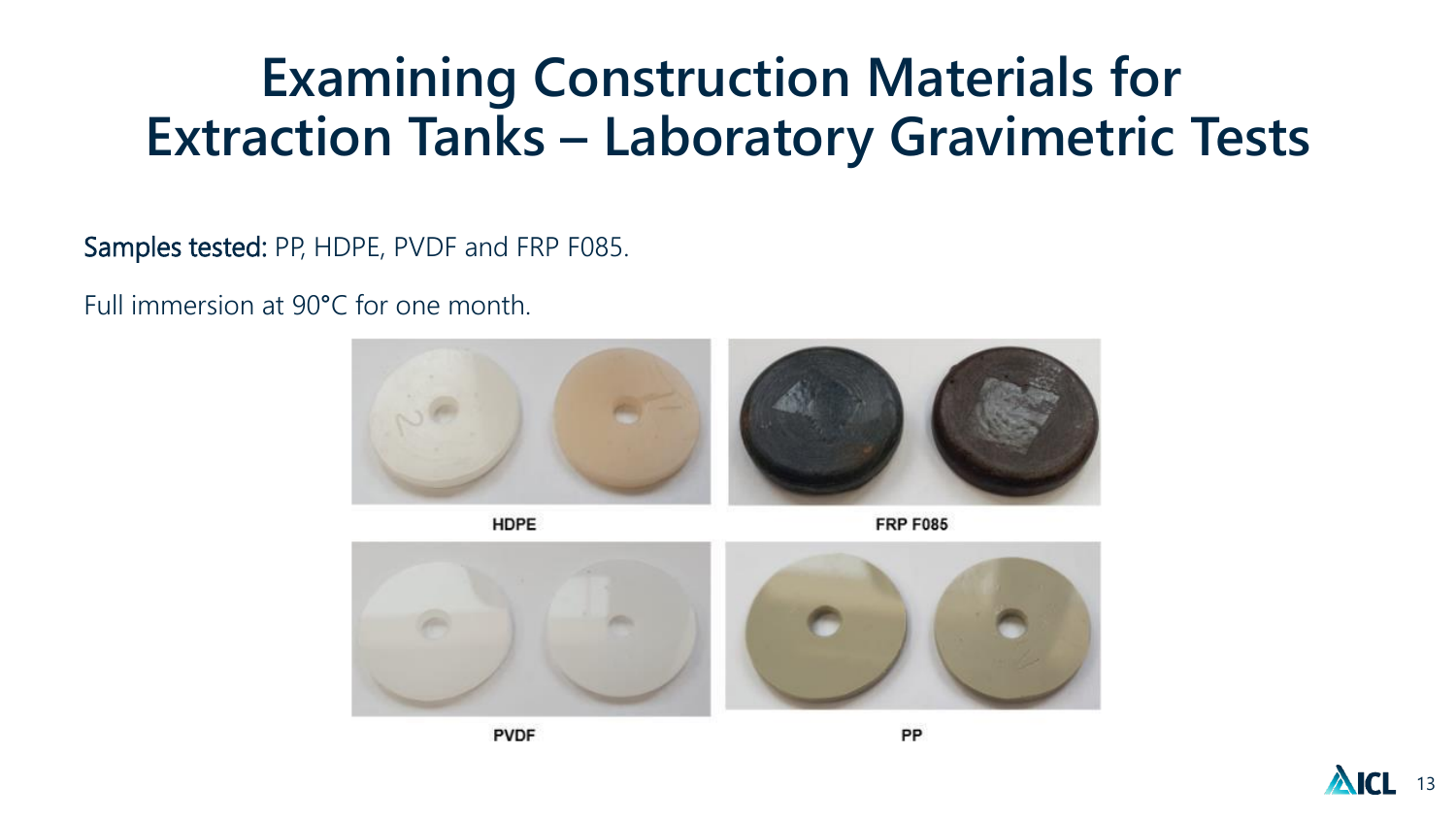Samples tested: PP, HDPE, PVDF and FRP F085.

Full immersion at 90**°**C for one month.

| <b>Construction Material</b> | <b>Type</b>    | Hardness Shore D |
|------------------------------|----------------|------------------|
| PP                           | After Exposure | 75               |
| <b>PP</b>                    | Reference      | 74               |
| <b>HDPE</b>                  | After Exposure | 66               |
| <b>HDPE</b>                  | Reference      | 63               |
| <b>PVDF</b>                  | After Exposure | 79               |
| <b>PVDF</b>                  | Reference      | 79               |
| <b>FRP F085</b>              | After Exposure | 86               |
| <b>FRP F085</b>              | Reference      | 85               |

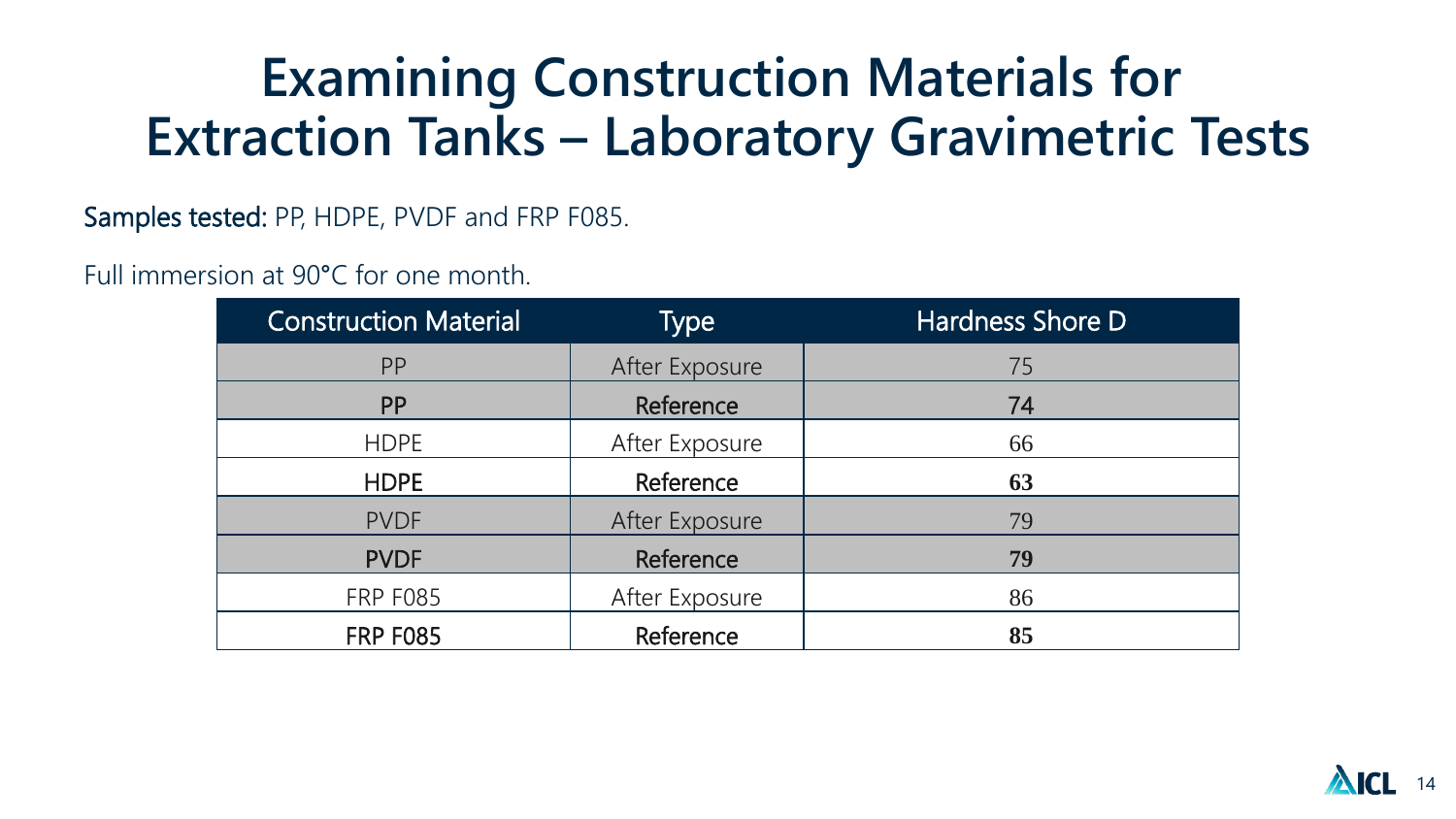Samples tested: PP, HDPE, PVDF and FRP F085.

Full immersion at 90**°**C for one month.

| Construction<br><b>Material</b> | <b>Yield Stress</b><br>[MPa] | <b>Elastic Modulus</b><br>[MPa] | <b>Maximum</b><br><b>Stress [MPa]</b> | <b>Failure Stress</b><br>[MPa] | <b>Elongation</b><br>[%] |
|---------------------------------|------------------------------|---------------------------------|---------------------------------------|--------------------------------|--------------------------|
| PP                              | 18                           | 615                             | 32                                    | 20                             | 80-113                   |
| PP Ref                          | 22                           | 731                             | 37                                    | 25                             | 130-345                  |
| Difference [%]                  | $-18$                        | $-16$                           | $-14$                                 | $-20$                          |                          |
| <b>HDPE</b>                     | 10                           | 420                             | 28                                    | 28                             | 1700                     |
| <b>HDPE Ref</b>                 |                              | 296                             | 33                                    | 33                             | >1750                    |
| Difference [%]                  | $-9$                         | $+42$                           | $-15$                                 | $-15$                          |                          |
| <b>PVDF</b>                     | 26                           | 707                             | 53                                    | 37                             | 40                       |
| <b>PVDF Ref</b>                 | 27                           | 720                             | 55                                    | 34                             | 30                       |
| Difference [%]                  | $-4$                         | $-2$                            | $-4$                                  | $+9$                           | $+33$                    |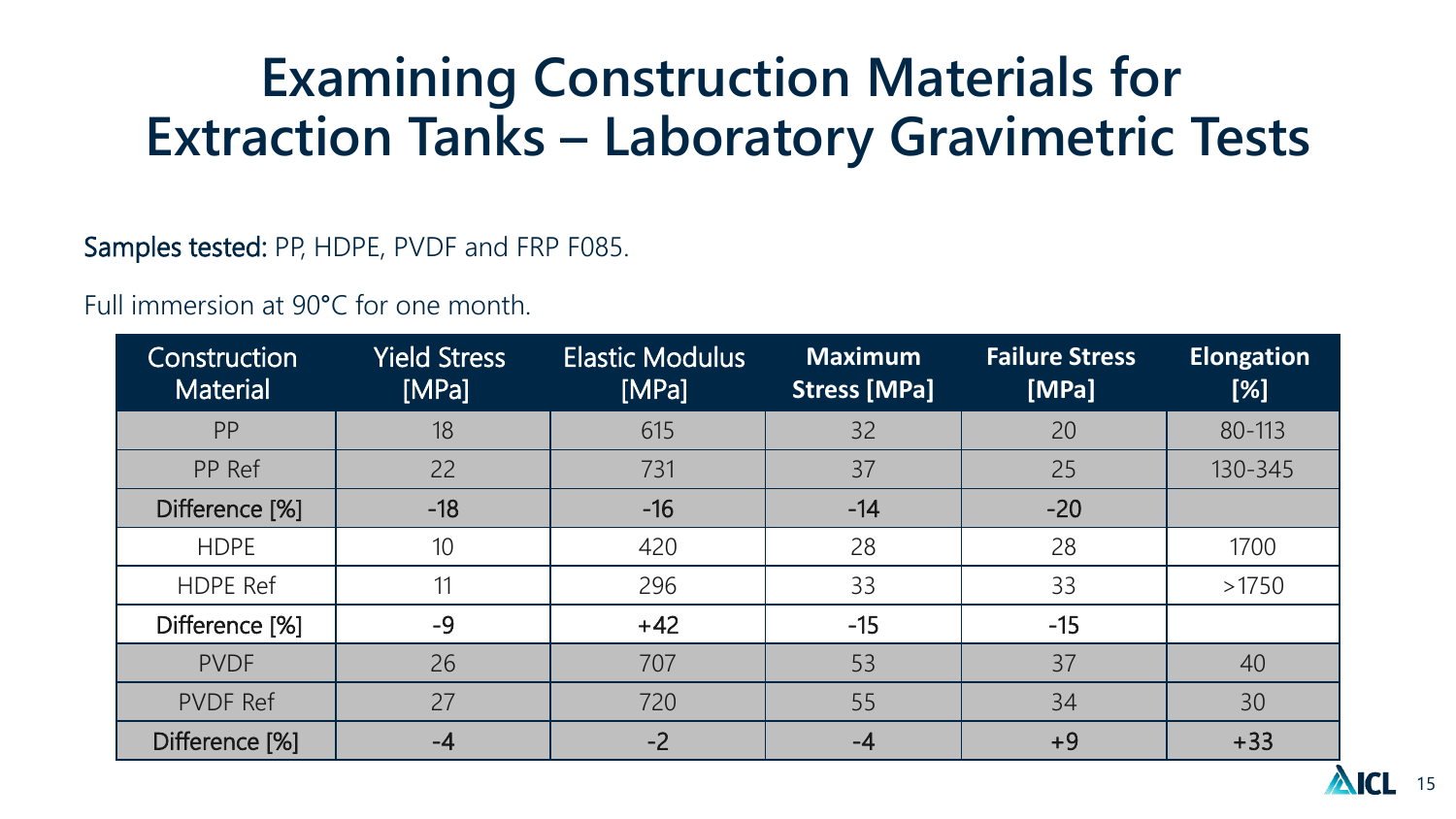#### **Examining Construction Materials for Extraction Tanks – Field Test**

Samples tested: PP, HDPE, PVDF and FRP F085.

Full immersion at 90**°**C for 102 days.

| <b>Construction Material</b> | <b>Exposure</b><br>.<br>type | <b>Average weight change</b><br>[%] |
|------------------------------|------------------------------|-------------------------------------|
| <b>PP</b>                    | <b>Full Immersion</b>        | 0.3                                 |
| <b>HDPE</b>                  | <b>Full Immersion</b>        | 0.6                                 |
| <b>PVDF</b>                  | <b>Full Immersion</b>        | < 0.1                               |
| <b>FRP F085</b>              | <b>Full Immersion</b>        | $<$ $0.1$                           |

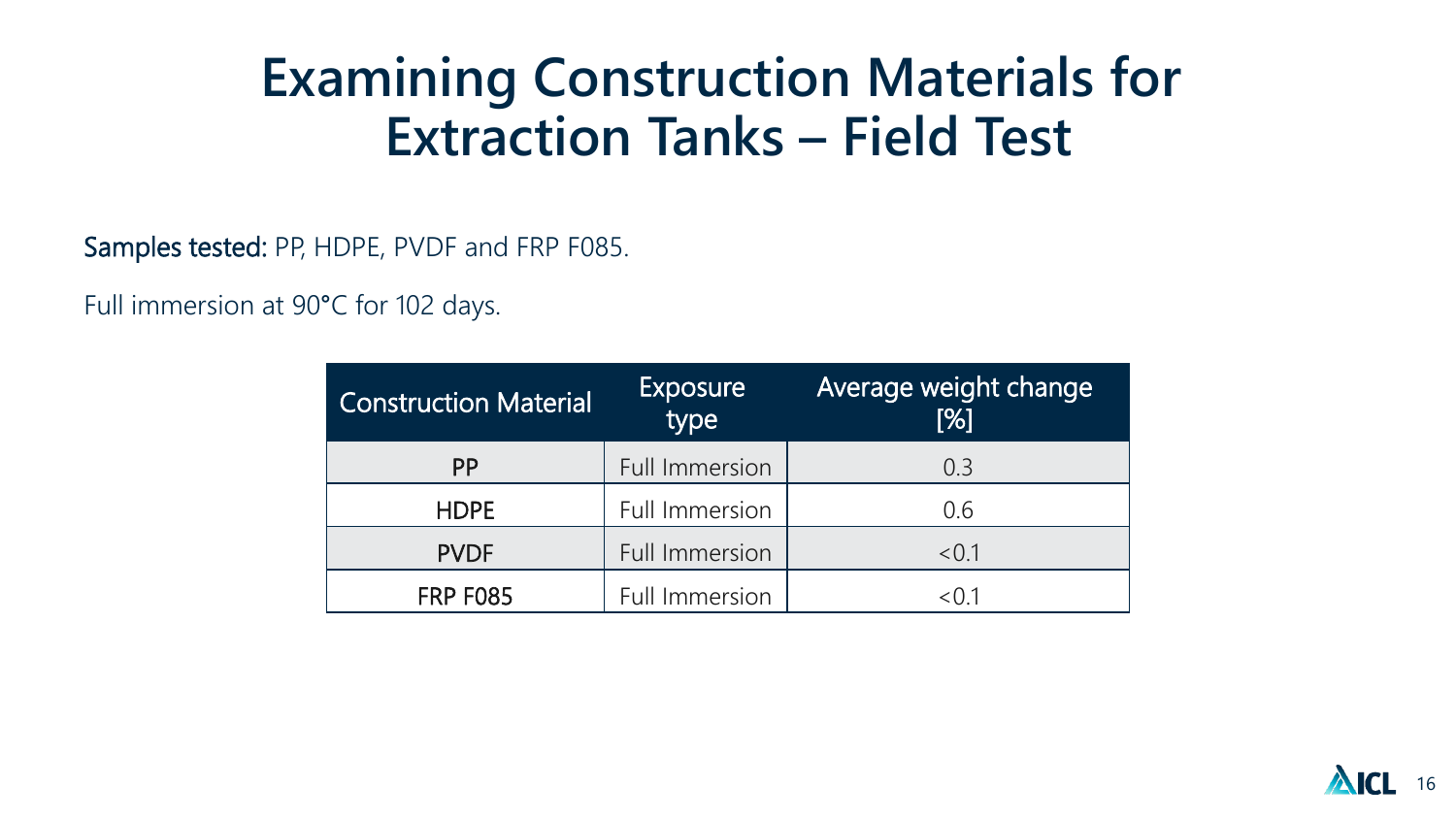#### **Examining Construction Materials for Extraction Tanks – Field Test**

Samples tested: PP, HDPE, PVDF and FRP F085.

Full immersion at 90**°**C for 102 days.







**FRP F085** 





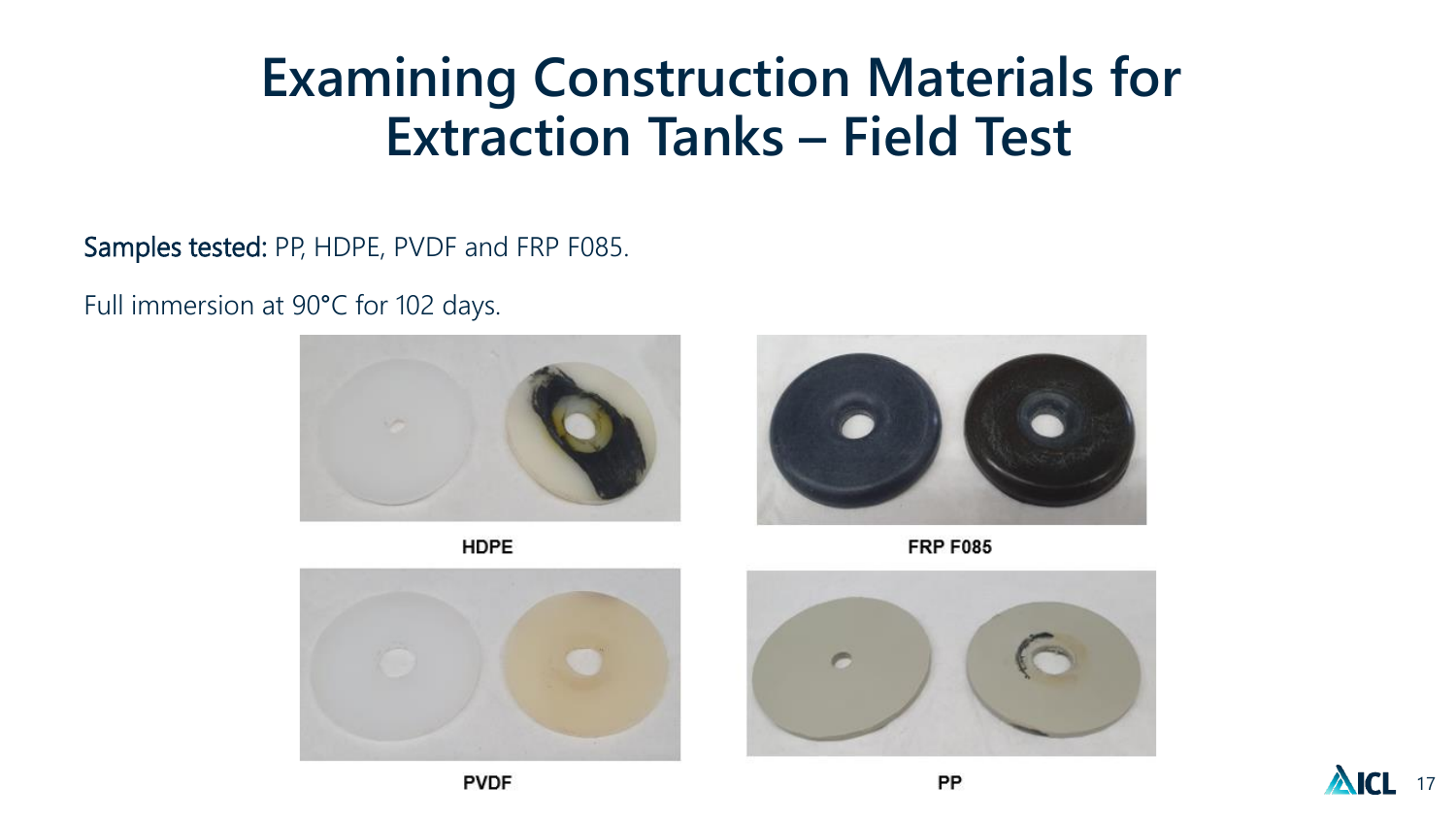#### **Examining Construction Materials for Extraction Tanks – Field Test**

Samples tested: PP, HDPE, PVDF and FRP F085.

Full immersion at 90**°**C for 102 days.

| <b>Construction Material</b> | <b>Type</b>    | <b>Hardness Shore D</b> |
|------------------------------|----------------|-------------------------|
| PP                           | After Exposure | 75                      |
| <b>PP</b>                    | Reference      | 74                      |
| <b>HDPE</b>                  | After Exposure | 65                      |
| <b>HDPE</b>                  | Reference      | 63                      |
| <b>PVDF</b>                  | After Exposure | 79                      |
| <b>PVDF</b>                  | Reference      | 79                      |
| <b>FRP F085</b>              | After Exposure | 85                      |
| <b>FRP F085</b>              | Reference      | 85                      |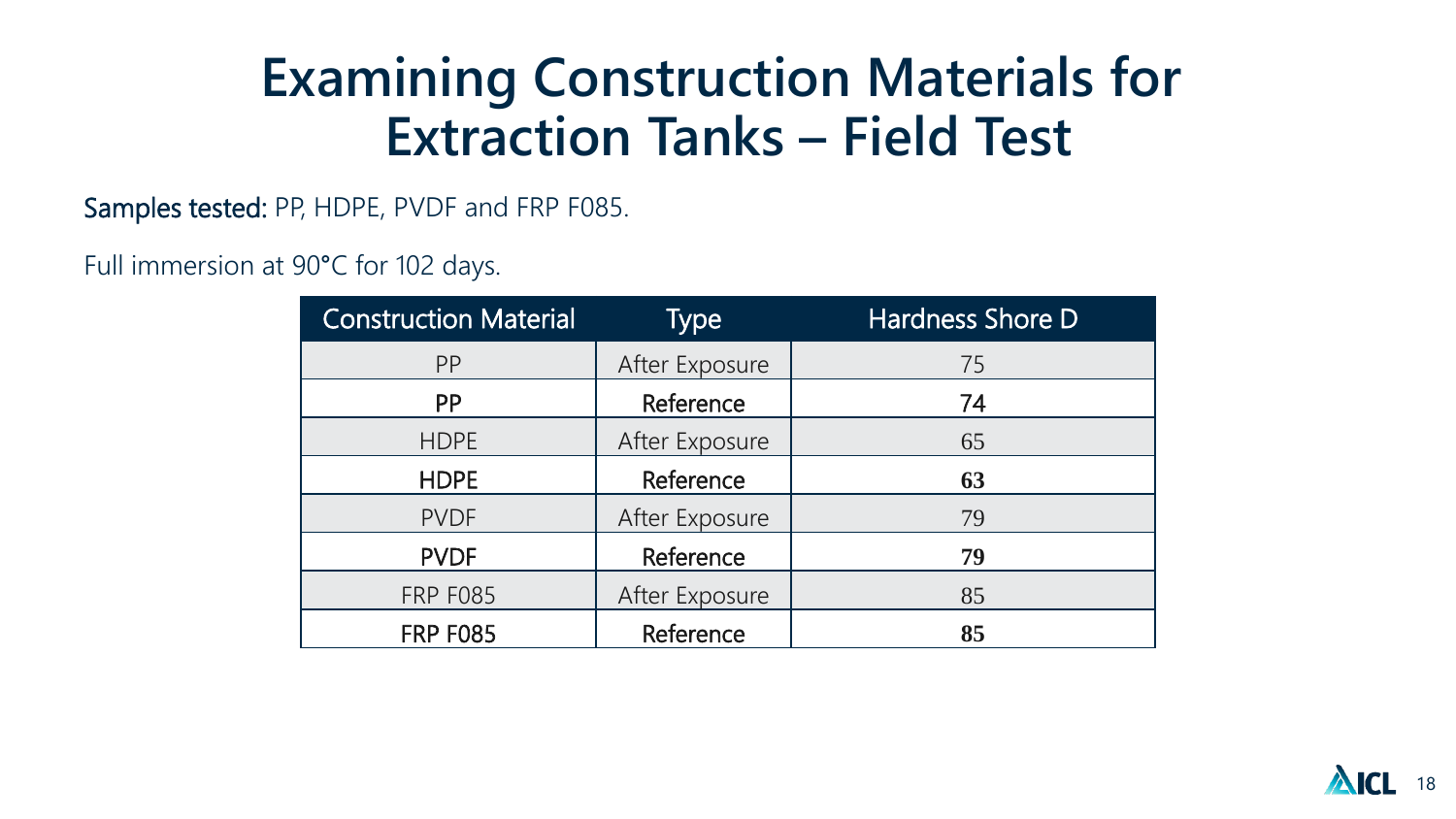#### **Examining Construction Materials for Extraction Tanks**

#### Conclusion and Recommendations

- PVDF or FRP F085
- HDPE or PP
- Ti Grade 7 which is only suitable for the baffle or mixer Needs additional tests.



Ti Grade 7 iso corrosion line 0.1 mm/year Creep Strength PP Pipes

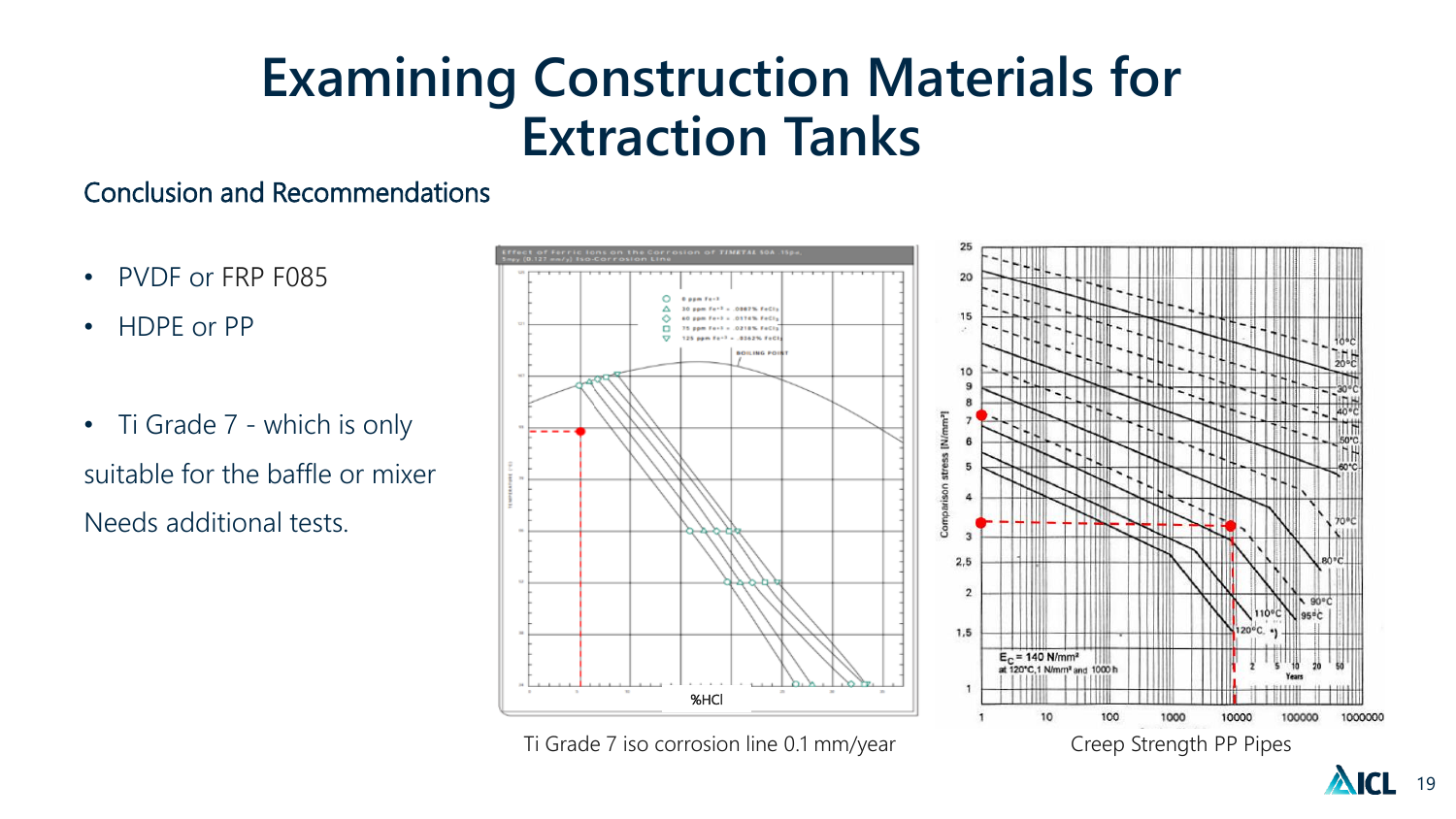#### **IMI TAMI – ICL Central R&D - Corrosion Group**



Visit us at ICL's exhibition stand